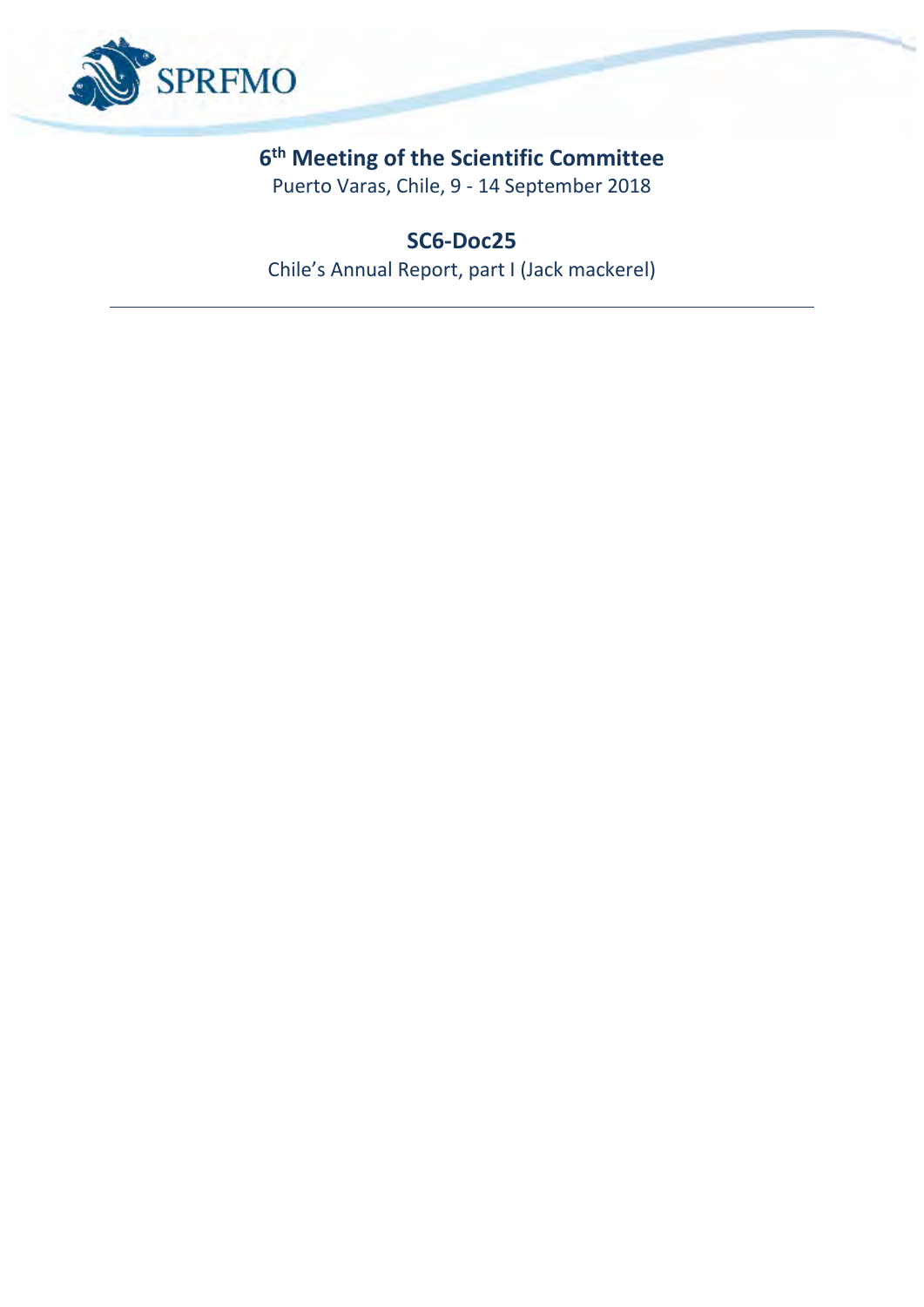

# **CHILE ANNUAL REPORT**

# **SPRFMO-SCIENTIFIC COMMITTEE**

## **Jack mackerel fishery**

August, 2018.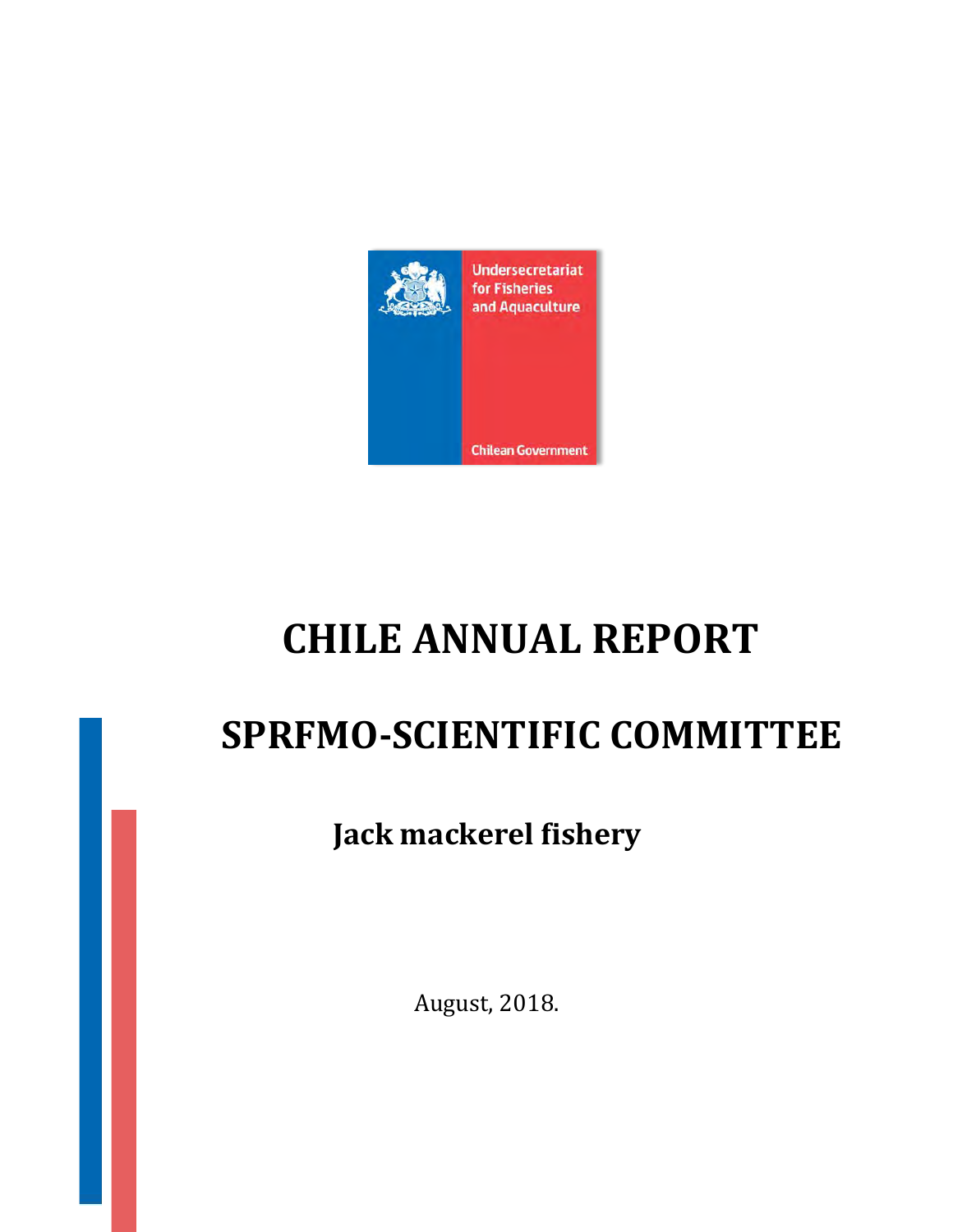

#### **1. DESCRIPTION OF THE FISHERY**

#### **1.1 Composition of the Fleet.**

The industrial purse seine fleet operating on the jack mackerel fishery in the SPFRMO area and Chilean EEZ between January and July 2018 consisted of 72 fishing vessels. This number is lower than previous years (Table 1) as a result of the low availability of jack mackerel for the northern fleet of the country which represents 64% of vessels operating during 2018 (vessels below 600 $m^3$ ).

Between 2014 and 2018, the number of vessels operating within the SPRFMO area showed a reduction, with the exception of 2015, where almost 30% of the industrial fleet operated in this area. As a result of changes in the resource´s distribution, the jack mackerel fleet has operated within the Chilean EEZ during 2016 and 2018. During the first semester of 2018, no fishing operations within the SPRFMO area has been registered (Table II).

**Table I**. Number of industrial purse seine vessels catching jack mackerel in the Chilean EEZ and the SPRFMO (combined) area between 2014 and Jun 2018. Data were assembledby year and hold capacity. (2018\* are preliminary data).

| Hold capacity $(m^3)$ | 2014 | 2015 | 2016 | 2017 | $2018$ (*) |
|-----------------------|------|------|------|------|------------|
| $0 - 300$             |      |      |      |      |            |
| 300-600               | 60   | 59   | 57   | 57   | 46         |
| 600-900               | 6    | 6    |      |      |            |
| 900-1200              |      | 3    |      |      |            |
| 1200-1500             |      |      | 6    |      |            |
| 1500-1800             | 8    |      | 9    |      | 9          |
| 1800-2100             | 4    | 4    | 4    |      |            |
| <b>TOTAL</b>          | 88   | 89   | 87   | 85   | 72         |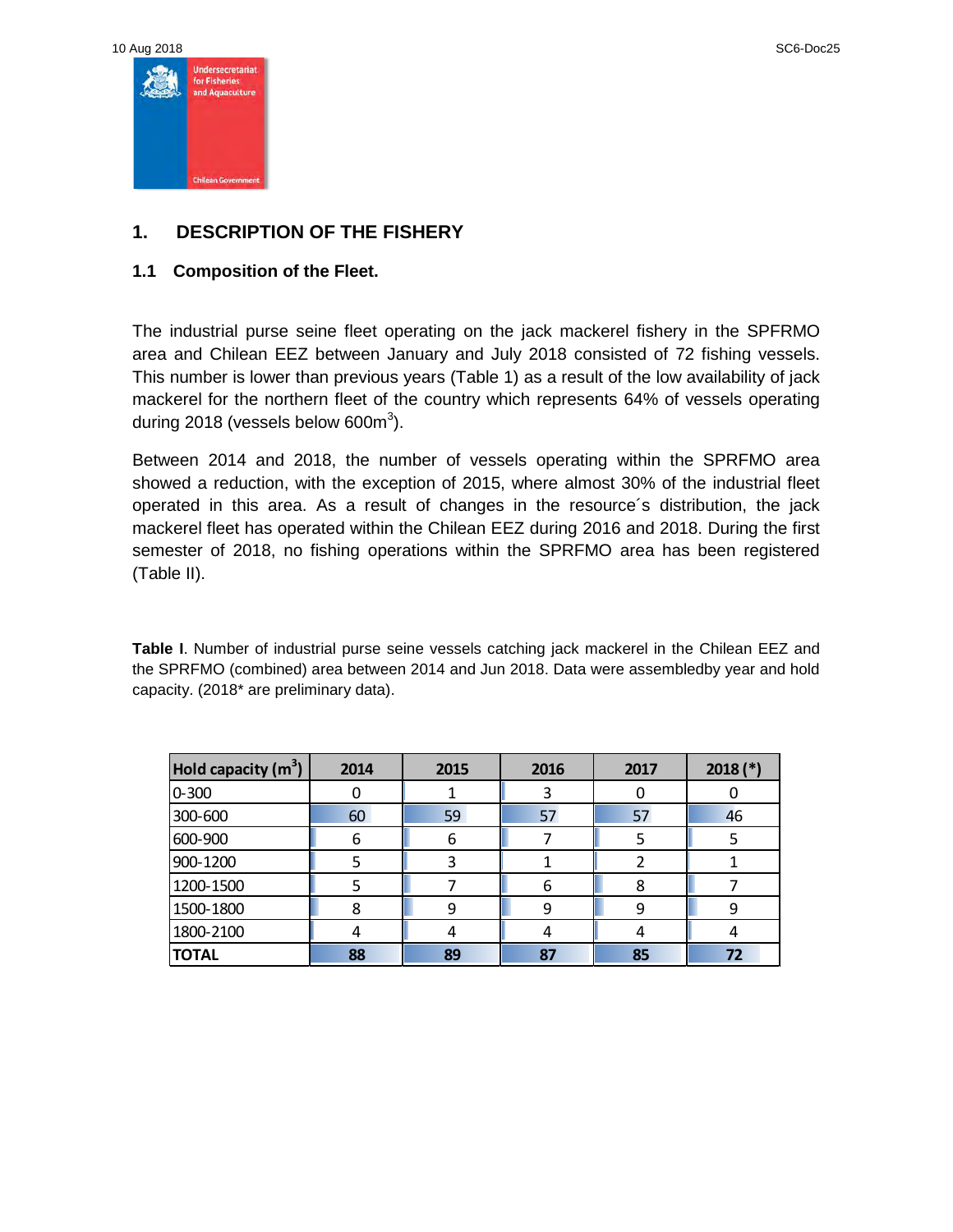| 10 Aug 2018 |                                                      |
|-------------|------------------------------------------------------|
| 激           | Undersecretariat<br>for Fisheries<br>and Aquaculture |
|             |                                                      |
|             |                                                      |

**Table II.** Number of industrial purse seine vessels catching jack mackerel in the SPRFMO area between 2014 and Jun 2018. Data were assembled by year and hold capacity. (2018\* are preliminary data).

| Hold capacity (m <sup>3</sup> ) | 2014 | 2015 | 2016 | 2017 | $2018$ (*) |
|---------------------------------|------|------|------|------|------------|
| $ 0-300 $                       |      |      | U    |      |            |
| 300-600                         |      |      |      |      |            |
| 600-900                         |      |      |      |      |            |
| 900-1200                        |      |      | 0    |      |            |
| 1200-1500                       |      | 9    |      |      |            |
| 1500-1800                       |      |      |      |      |            |
| 1800-2100                       |      |      |      |      |            |
| <b>TOTAL</b>                    | 11   | 26   |      |      |            |

#### **1.2 Catches, Seasonality of Catches, Fishing Grounds and By-catch**

#### **a) Catches**

Durante 2012-2018 period, the total catch of jack mackerel by the Chilean fleet has remained stable due to compliance with the catch quotas set by SPRFMO and the quota transfers from other fishing nations, which indicates a constant increase of national catches in the last years.

In this same period, there is a decreasing trend in the catches of jack mackerel within the SPRFMO area, with the exception of 2015 where such catches corresponded to 20% of the total captured in such year (Figure 1 and Table III).

During the first semester of 2018, there are no jack mackerel catches within the SPRFMO area.

Besides jack mackerel, the national fleet also registered chub mackerel catches which totaled 53,772 tons until June 2018. This value has increased in the last years with an increasing trend between 2015 and 2018. However, catches of chub mackerel in the SPRFMO area in the same period will not surpass 1% of this resource's total catch (Figure 2 and Table IV).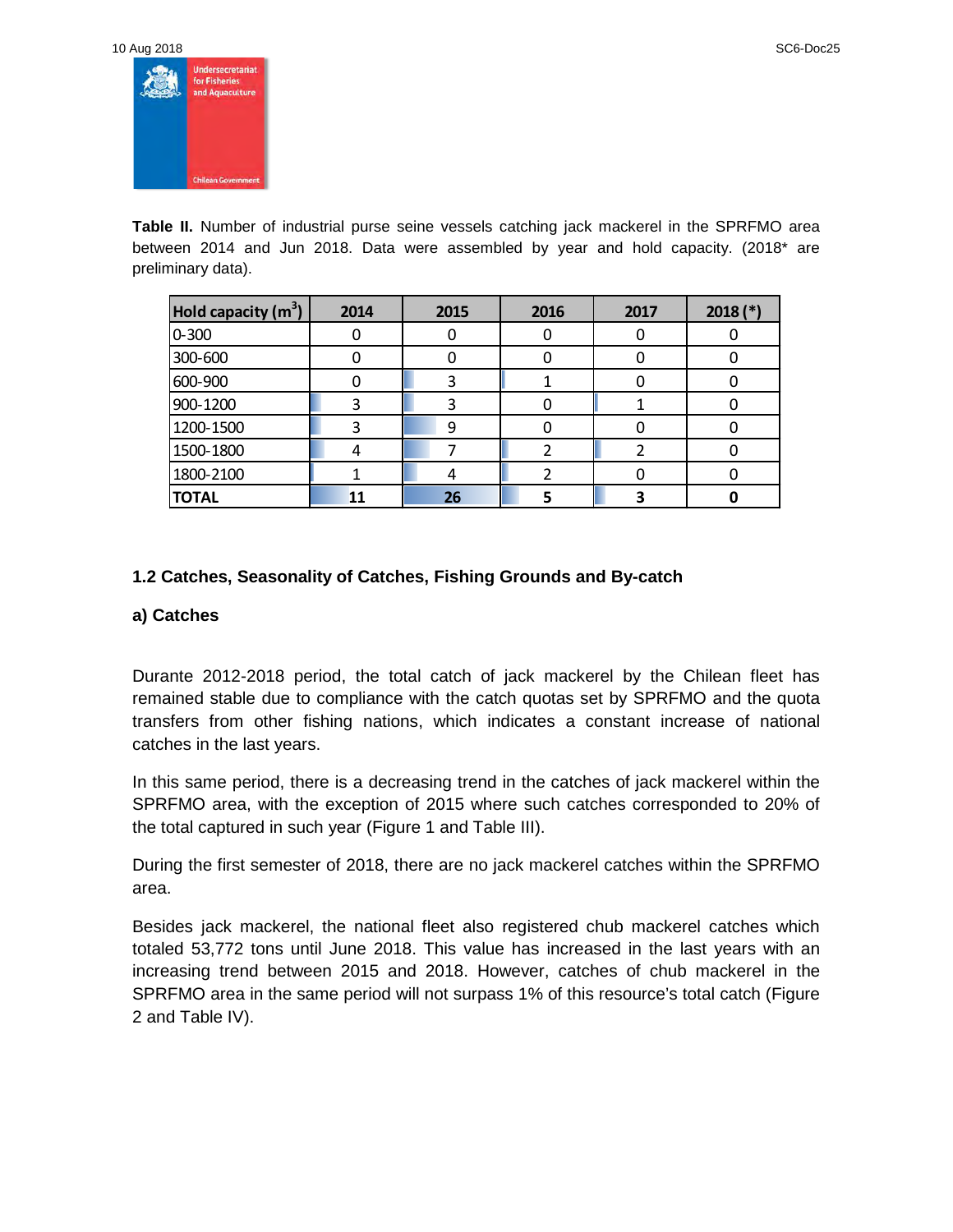



|                 | <b>Chilean Jack Mackerel (t)</b> |                    |              |  |  |  |
|-----------------|----------------------------------|--------------------|--------------|--|--|--|
| Year            | <b>Chilean EEZ</b>               | <b>SPRFMO Area</b> | <b>Total</b> |  |  |  |
| 2012            | 223,322                          | 4,138              | 227,460      |  |  |  |
| 2013            | 225,443                          | 5,917              | 231,360      |  |  |  |
| 2014<br>267,615 |                                  | 3,983              | 271,598      |  |  |  |
| 2015            | 228,409                          | 56,805             | 285,214      |  |  |  |
| 2016            | 313,403                          | 3,159              | 316,562      |  |  |  |
| $(2017 (*)$     | 341,604                          | 3,155              | 344,759      |  |  |  |
| $2018$ (*)      | 292,597                          | 0,000              | 292,597      |  |  |  |

**Figure 1** and **Table III**. Total annual jack mackerel catch in the Chilean EEZ and the SPRFMO area with purse seine nets for the period 2012 – June 2018 (\* preliminary).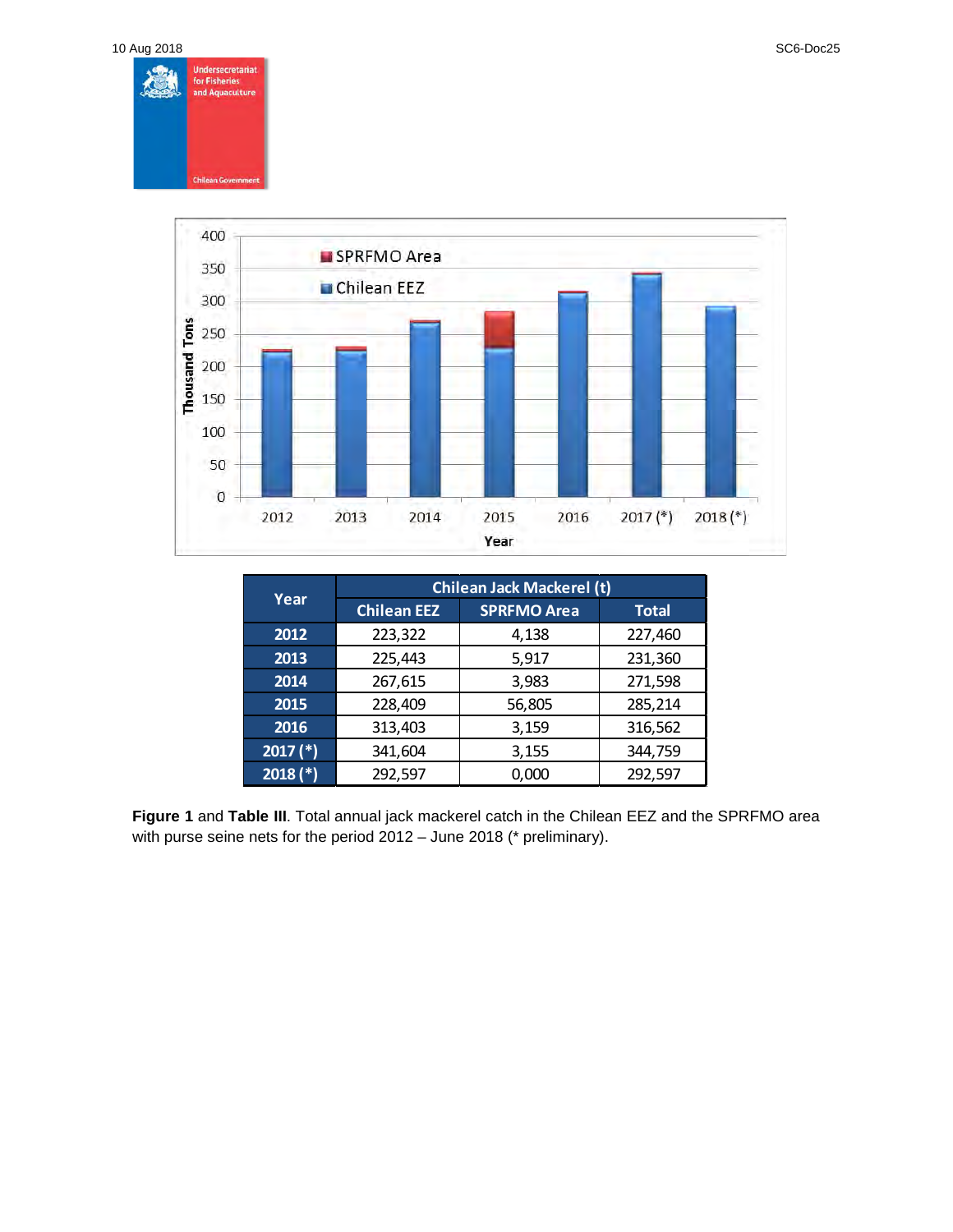



|            | <b>Chub Mackerel (t)</b>                 |       |        |  |  |
|------------|------------------------------------------|-------|--------|--|--|
| Years      | <b>SPRFMO Area</b><br><b>Chilean EEZ</b> |       | Total  |  |  |
| 2012       | 24,120                                   | 0,199 | 24,319 |  |  |
| 2013       | 26,086                                   | 0,243 | 26,325 |  |  |
| 2014       | 24,135                                   | 0,031 | 24,166 |  |  |
| 2015       | 43,863                                   | 1,820 | 45,683 |  |  |
| 2016       | 57,770                                   | 0,790 | 58,560 |  |  |
| $2017$ (*) | 62,071                                   | 2,884 | 64,955 |  |  |
| $2018$ (*) | 53,772                                   |       | 53,772 |  |  |

**Figure 2** and **Table IV**. Total annual chub mackerel catches in the Chilean EEZ and SPRFMO area with purse seine nets for the period 2012 - June 2018 (\* preliminary).

#### **b) Seasonality of Catches**

During the first semester of 2018, catches of jack mackerel showed values around 45,000 monthly tons (January-April). This seasonality differs from previous years (2015-2017) where low values of catches were registered during the first months of the year (January-March), mainly due to high abundance of juvenile individuals (Figure 3). Subsequently, during May 2018, catches increase again with values around 70,000 tons, mainly because of the change of the fishing grounds, concentrated in the center-south area of the country.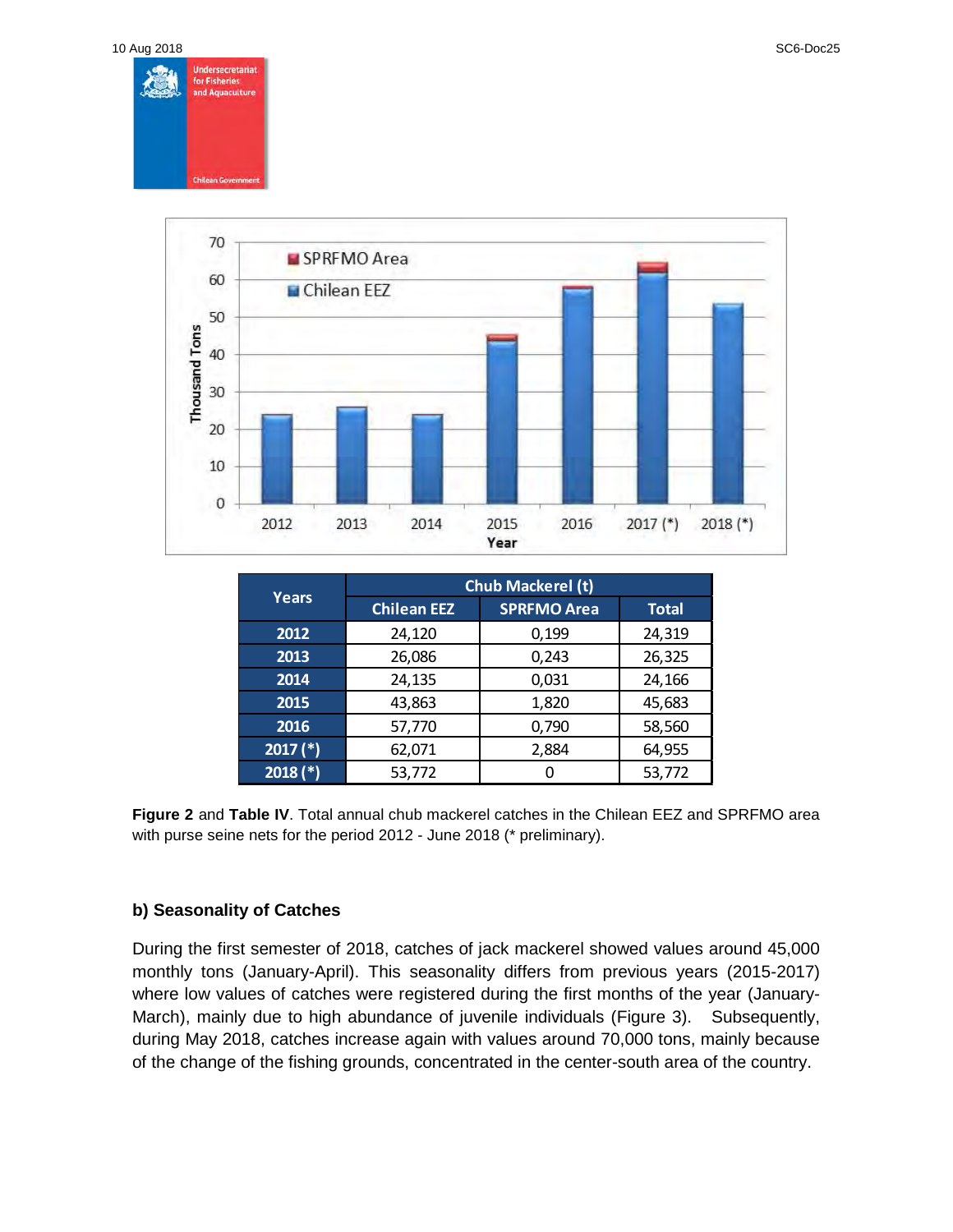

**Figure 3**: Seasonality of jack mackerel catches by the purse-seine fleet for the period 2015- Jun 2018. Source: SERNAPESCA.

#### **c) Spatial Distribution of Catches**

During 2016 and 2017, spatial distribution of jack mackerel catches in the center-south area concentrated in areas near the coast (first 150 nm). North area of the country concentrated catches in areas near the coast (first 50 nm) associated to anchovy as target species. However, unlike previous years, jack mackerel catches concentrated in 22° SL during March 2017 with catches of individuals over the legal minimum size of 26 cm FL.

During 2018, the fleet operating within the center-south area has shown a catch pattern similar to previous years with the particularity of extending its operation area further south than in previous years (38° SL - 43°SL), always within the EEZ. On the other hand, the north area reported catches in areas near the coast (first 30 nm) between March and May mainly (Figure 14).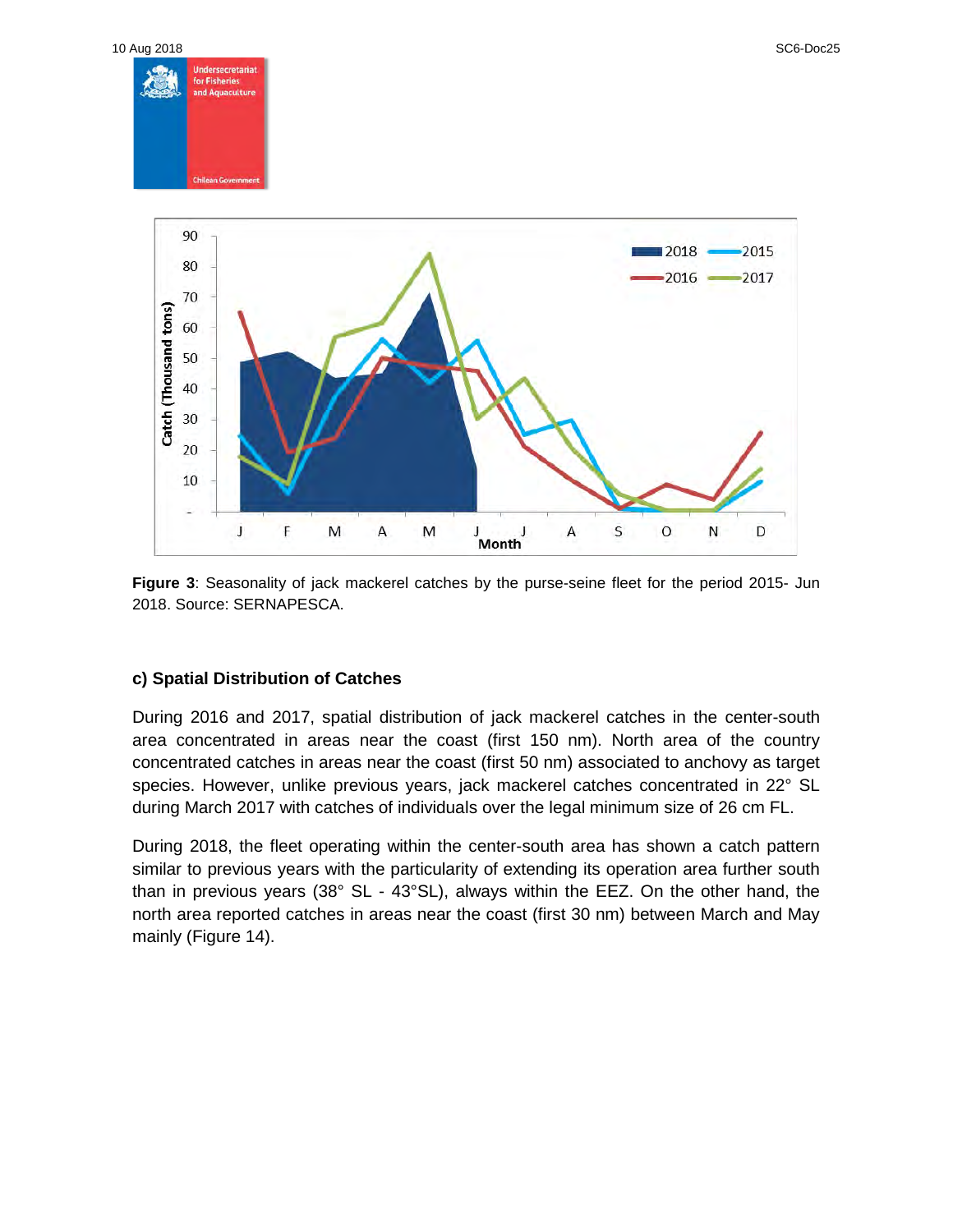10 Aug 2018 SC6-Doc25





**Figure 4**: Spatial-temporal distribution of industrial jack mackerel purse seine fleet 2016, 2017, and May 2018. Source: IFOP.

#### **d) Bycatch**

During 2017, catches within the SPRFMO area and EEZ were almost exclusively represented by the target species jack mackerel (Trachurus murphyi). Associated catch within the EEZ was mainly composed by chub mackerel (Scomber japonicas) that represented 18%. This value was higher than in 2016.

In the northern area of the country, jack mackerel was mostly captured as associated catch of anchovy.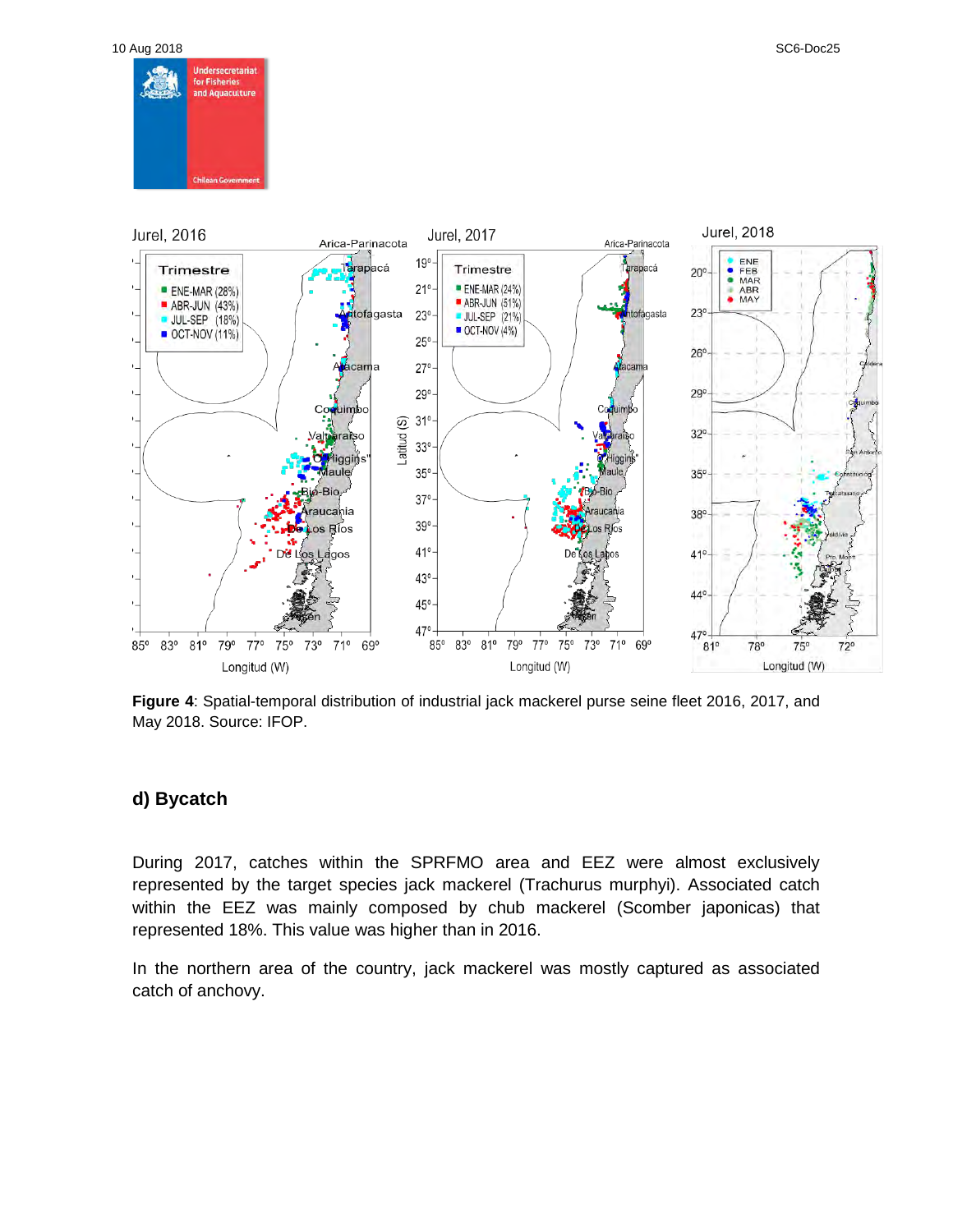

#### **2. EFFORT AND CPUE FOR JACK MACKEREL FISHERY**

This information refers to the center-south fleet operating on jack mackerel as target species. Catches, effort and CPUE were calculated for each trip in which jack mackerel represented more than 50% of the total catch.

Until 2010, an increasing trend in the duration of the fishing trips was observed (Figure 6), due to the distance of jack mackerel from its fishing grounds. Subsequently, during 2012 and 2013, catches concentrated within the EEZ, significantly reducing the average length of fishing trips (50%). For the last years of the series (2016-2018), catches concentrated again in areas close to the coast, within the first 150 nm, as shown in the stabilization of the total number and length of fishing trips.

On the other hand, the standardized CPUE, measured as the utilization rate of the fleet's carrying capacity (catch / (hold capacity displaced x length of fishing trip)) showed a decreasing trend between 2001 and 2011. Subsequently, in 2012, this indicator changed its trend towards an increase in this line which has stabilized between 2013 and 2018. The change in the trend of the indicator from 2012 is explained by a decrease in the average length of the fishing trips as a result of changes in the distribution of the resource (**Figure 7**).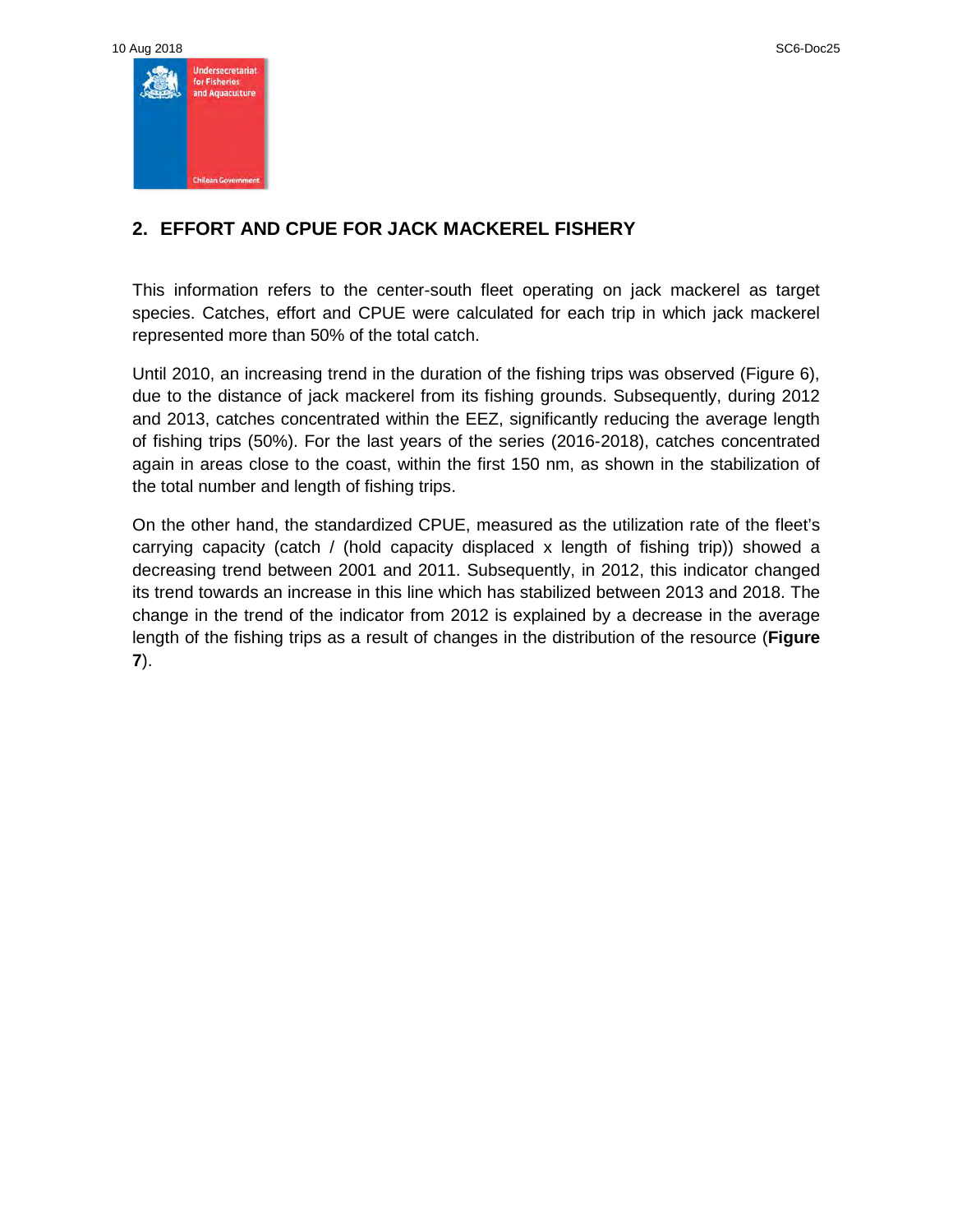

**Figure 6**: Effort in number of trips with catch (red), and length of fishing trips in days (blue) for the purse seine fleet in the center-southern zone, period 2002-2018 (preliminary). Data SERNAPESCA. Source: IFOP.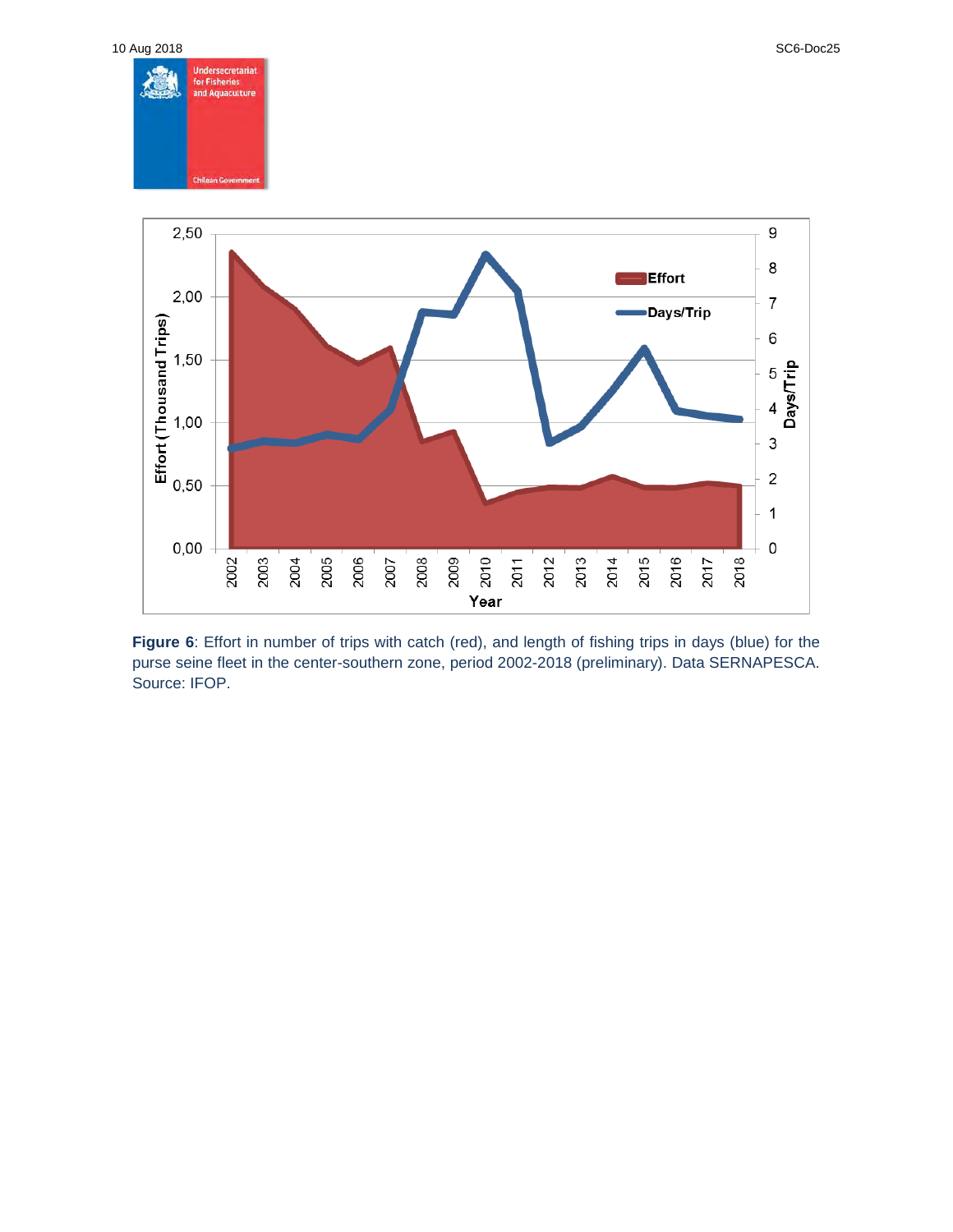

**Figure 7**: Nominal CPUE for the purse seine fleet in the center-southern zone, period 2001-2018 (preliminary). Source: IFOP-SERNAPESCA.

#### **3. RESEARCH PROGRAMS**

Jack mackerel research programs include standard projects carried out annually by IFOP (Fisheries Research Institute) along with complementary projects. The information obtained is used by the Authority to support the decision-making process.

Basic projects performed by IFOP during 2017-2018:

• Jack mackerel fishery monitoring

This study allowed to obtain real-time information on the evolution of the main biologic and fisheries indicators associated to the jack mackerel fishery and its incidental catch. Monitoring was conducted throughout the maritime space between the northern boundary of Chile and 47° 00' SL and included information collected from both smallscale and industrial fleets.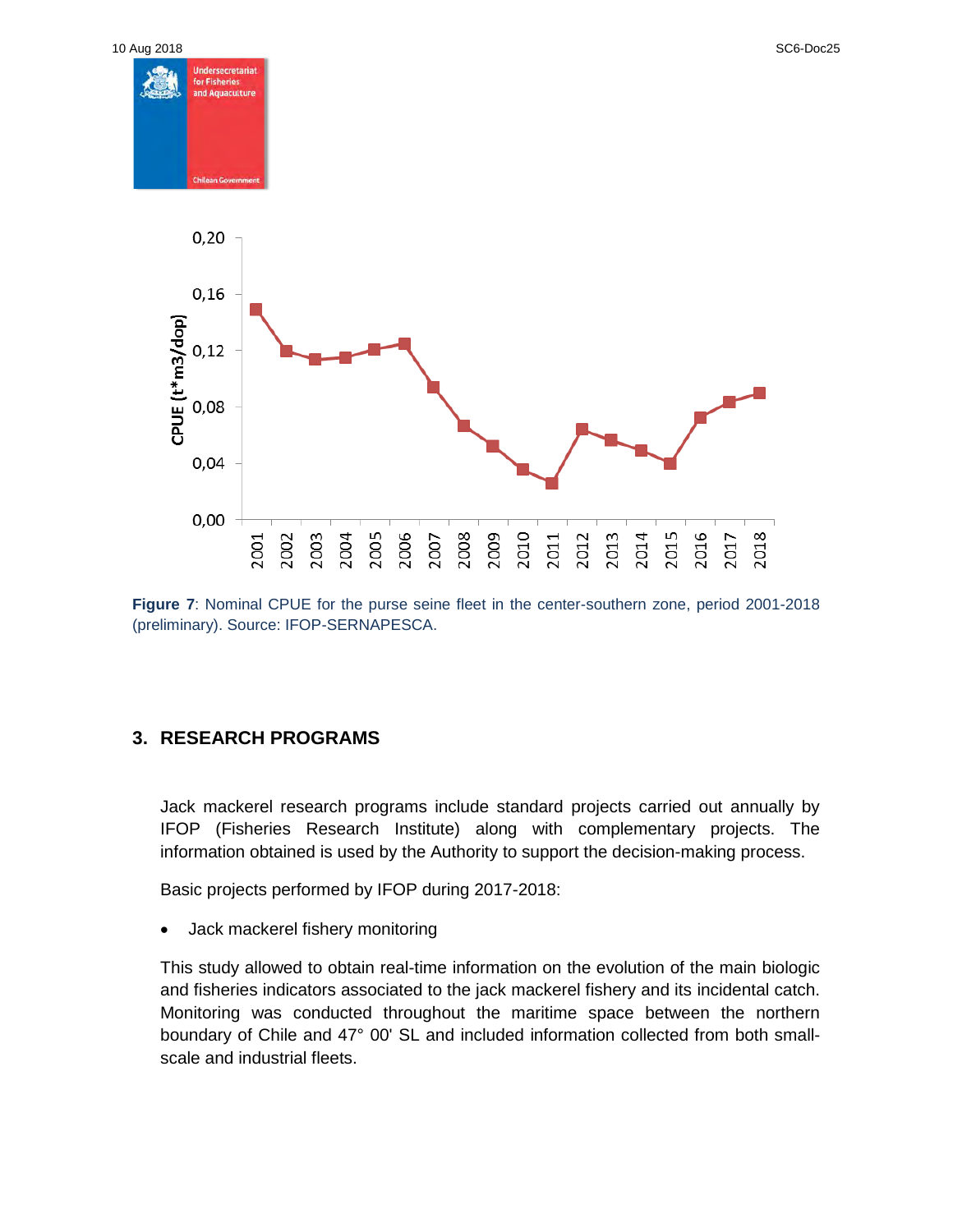| 10 Aug 2018    |                                   |
|----------------|-----------------------------------|
| <b>REDISIN</b> | Undersecretariat<br>for Fisheries |
| <b>Read</b>    | and Aquaculture                   |
|                |                                   |
|                |                                   |
|                | <b>Chilean Government</b>         |

• Assessment of the total allowable catch

Similarly as done by the SPRFMO SWG, this study used the Joint Jack Mackerel (JJM) model. This project was aimed at setting up the status of the resource, and also at assessing biologically sustainable exploitation rates. The results were used by the Fishing Authority to improve the stock assessment, simulate different exploitation scenarios and conduct additional analyses.

• Hydroacoustic assessment of jack mackerel biomass between XV-V Regions, 2018

This research cruise took place from March 19 through April 24, 2018, and included an exploration area located between the northern boundary of the country and Valparaiso (33° 00' SL) in perpendicular transects to the coast, reaching up to 100nm off the coast. As a result, the estimated jack mackerel biomass in the prospection are was 375,000 tons.

#### **4. BIOLOGICAL SAMPLING, AND LENGTH AND AGE COMPOSITION OF THE CATCH.**

#### **4.1 Biological sampling.**

Biological information is obtained on a regular basis from samples collected along the Chilean coast for jack mackerel and its associated species. Sampling is conducted on a daily basis, mainly at landing sites and processing plants, and is also complemented with information gathered by scientific observers onboard fishing vessels. Information collected includes fork length measurements, otolith collection, total weight, gutted weight, gonad weight, and sex and maturity stages.

The amount of length and biological samples obtained for jack mackerel during 2017 added up 44,061 and 14,826 individuals, respectively. For the industrial fleet, samples included at-sea sampling as well as port sampling, covering the whole range of activity reported for this fishery in Chile. The main landing ports were Antofagasta and Coquimbo in the northern area, and Valdivia and Talcahuano in the center-south area of the fishery (Table V).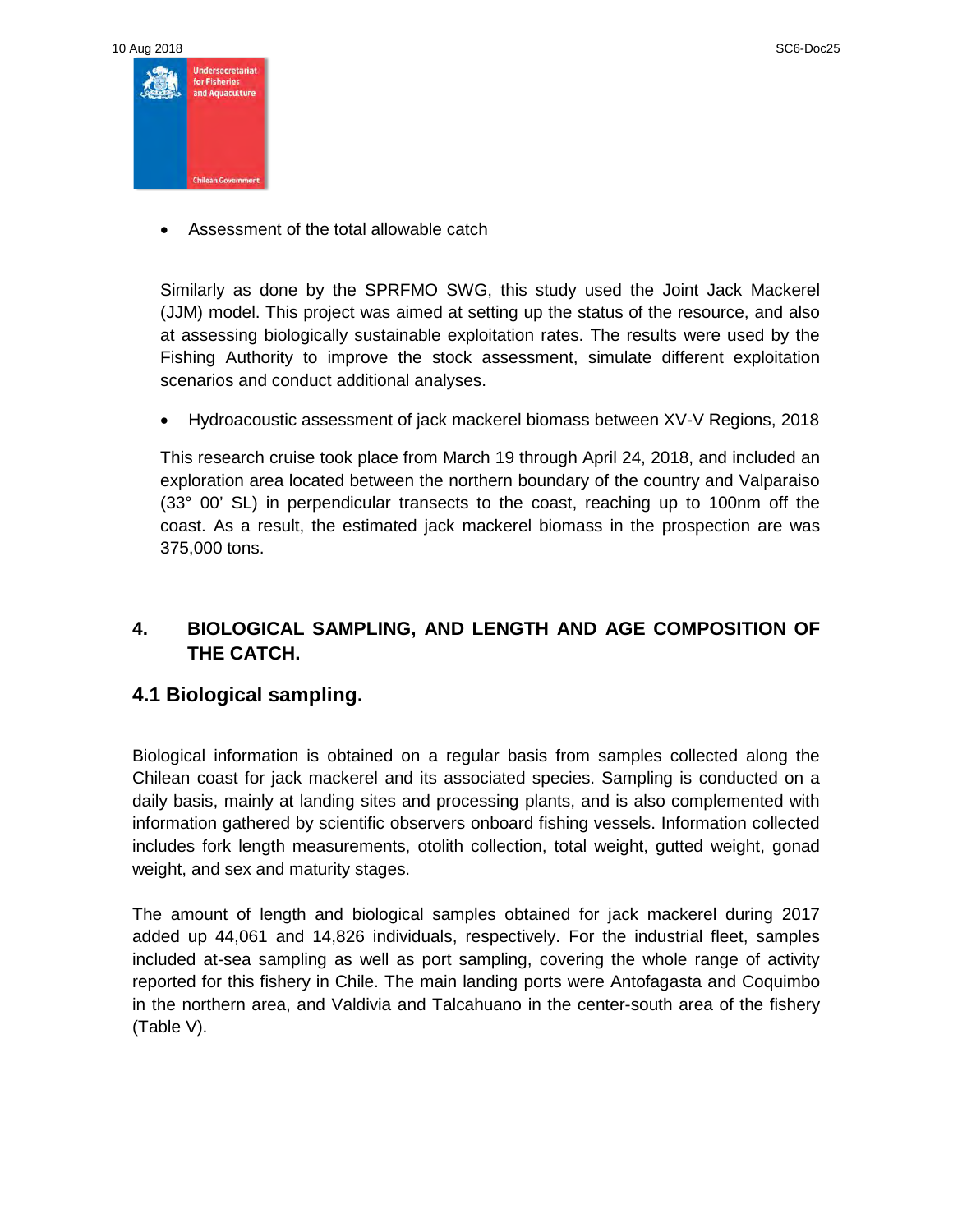

Chub mackerel is the main bycatch in the jack mackerel fishery. It was also sampled during 2017 with a total of 5,246 and 1,417 individuals for length and biological samples, respectively.

**Table V**. Number of Jack mackerel and Chub mackerel individuals collected in 2017 to gather biological and length samples.

| <b>Landing Port</b> |                        | <b>Jack Mackerel</b>       | <b>Chub Mackerel</b>   |                            |  |
|---------------------|------------------------|----------------------------|------------------------|----------------------------|--|
|                     | <b>Lenght Sampling</b> | <b>Biological Sampling</b> | <b>Lenght Sampling</b> | <b>Biological Sampling</b> |  |
| Arica               | 343                    | 100                        | 65                     |                            |  |
| lquique             | 1.366                  | 129                        | 2.423                  | 46                         |  |
| Antofagasta         | 5.884                  | 288                        | 2.181                  | 209                        |  |
| Caldera             | 3.605                  | 1.822                      | 114                    | 38                         |  |
| Coquimbo            | 5.633                  | 1.630                      | 360                    | 223                        |  |
| San Antonio         | 2.685                  | 1.373                      | 97                     | 330                        |  |
| Talcahuano          | 10.436                 | 4.266                      | 0                      | 297                        |  |
| Valdivia            | 14.109                 | 5.218                      | 6                      | 274                        |  |
| Chilóe              | 0                      | 0                          | $\Omega$               | 0                          |  |
| Guaticas            | 0                      | 0                          | $\Omega$               | 0                          |  |
| <b>TOTAL</b>        | 44.061                 | 14.826                     | 5.246                  | 1.417                      |  |

#### **4.2 Length and age composition of catches**

#### **a.- Jack Mackerel**

Size structure of jack mackerel has shown a constant growth from 2015 to 2018 (Figure 8), with a shift of the mode size from 27 cm FL as mode size in 2015, to 30-31 cm FL in 2018 (first semester). Unlike 2017, sizes between 40-50 cm FL have not been well represented this year in catches, on the other hand, the first semester of 2018 has shown a unimodal size structure between 30 and 31 cm FL.

For this last year, the range of sizes varied between 11 and 64 cm in FL. The main mode was 31 cm in FL, which was provided by the catches of the center-south area of the country. In general, during the first semester of this year, size structure was composed of a lower number of individuals compared to the previous year, mainly because a reduction of catch of individuals between 24 and 28 cm FL.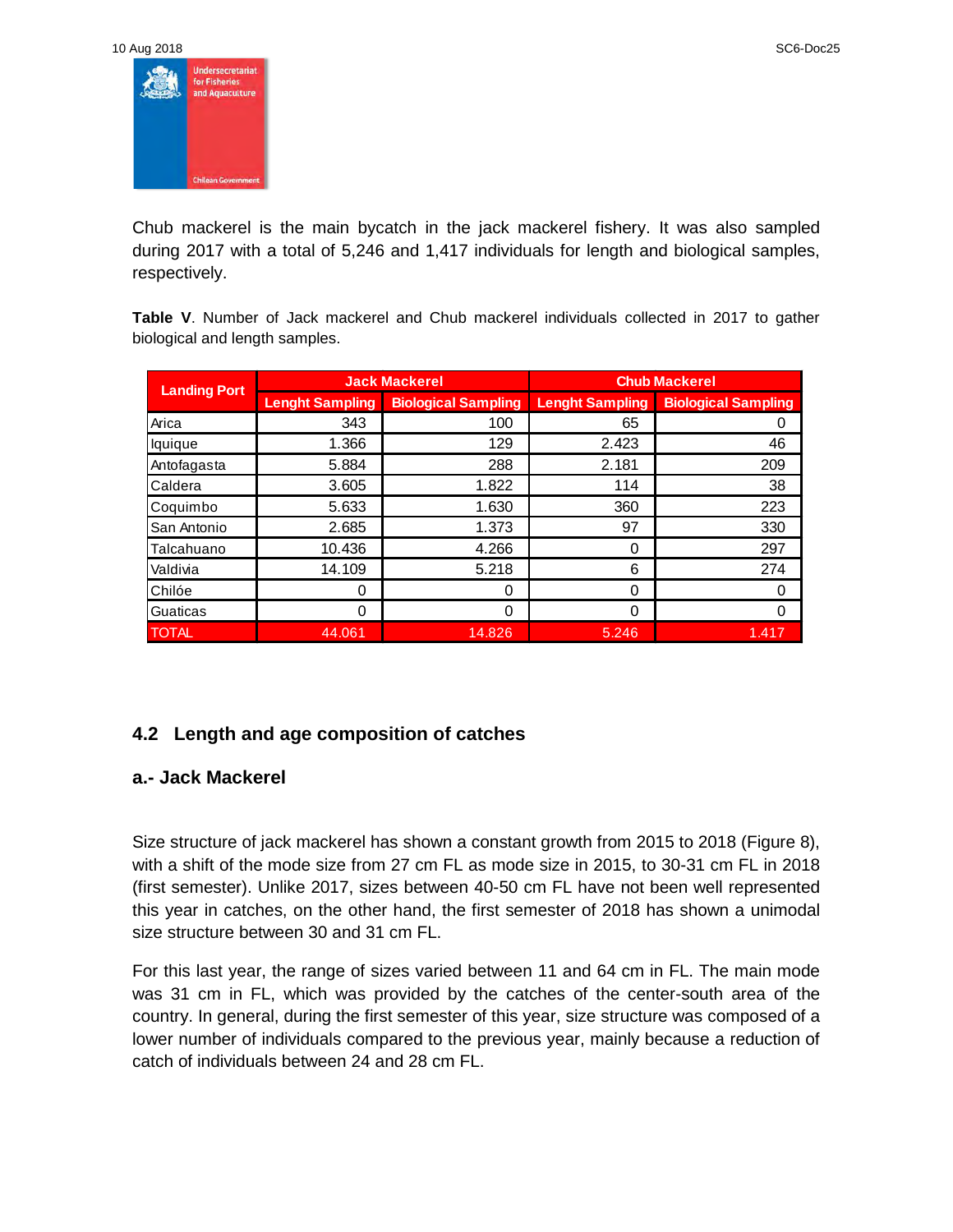

Fork lengtht (cm.)

**Figure 8**. Length structure of jack mackerel, total catch in number 2012 - June 2018. Source: IFOP

Age structure in 2016 was composed of 16 age groups, where ages IV, V, and VI are the main modes, concentrating 66% of catches. These age groups were captured both in the north area and center-south area during 2016 (Figure 9).

For 2017, size structure at a national level showed a structure composed of individuals with a main mode in the age group IV from the north area of the country and a strengthening of older ages (mode VII to XI) in comparison with the rest of the years, which may be caused by a strengthening of the general structure of the stock due to the management measures implemented by the SPRFMO.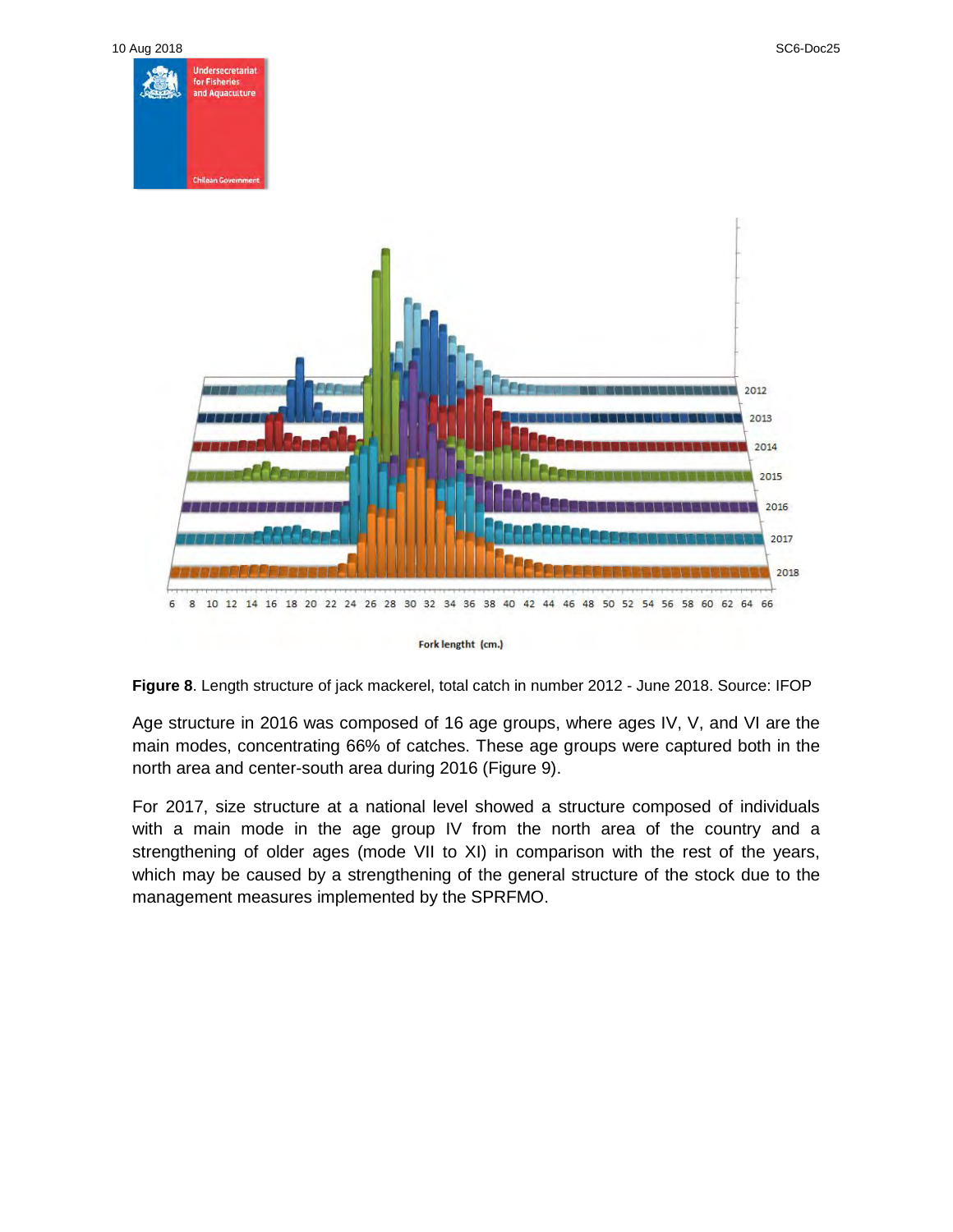



**Figure 9:** Age structure of jack mackerel, total catch in numbers, 2011 to 2017 (march). Source: IFOP.

#### **Ecosystem Approach considerations**

There is a growing concern that the levels of fishing mortality as a result of bycatch and discards, threaten the long-term sustainability of many fisheries worldwide and the maintenance of biodiversity in different areas, resulting in food insecurity and affecting the livelihood of people and countries depending on fish resources. However, there have been observed substantial differences in the use and definition of these terms. In some countries, the term bycatch is used to refer to the catch which is retained and sold but which is not the target species of the fishery. In others, bycatch means species/sizes/sexes of fish which are discarded. The OECD defines bycatch as "Total fishing mortality excluding that accounted directly by the retained catch of target species". This definition thus includes fish which die as a result of interactions with the fishing gear, even if they do not leave the water and could include fish which die as a result of "ghostfishing".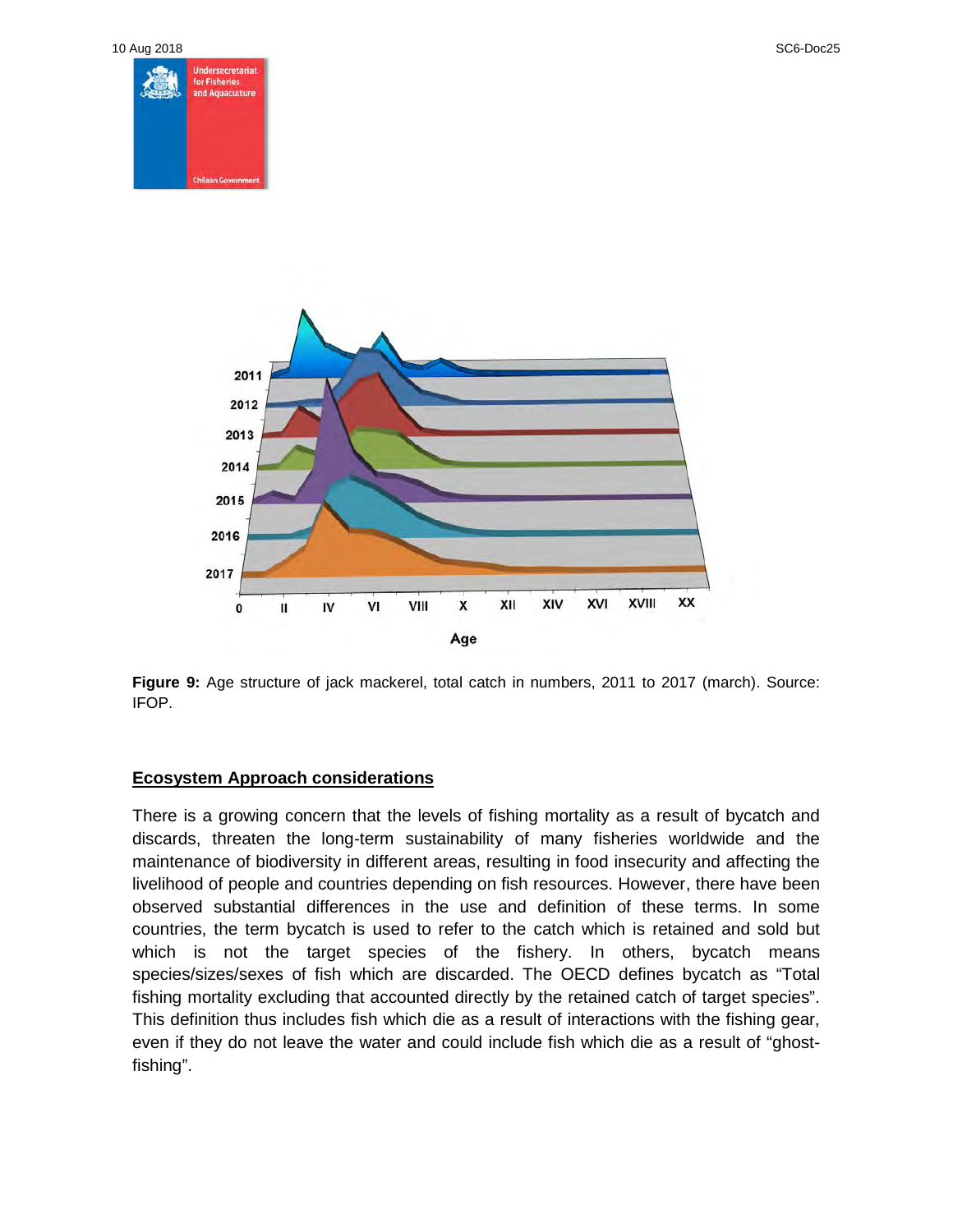As a reference, FAO defines bycacth as "any catches conducted during the fishing process beyond species and sizes of the marine organisms targeted by the fishery, from sponges, corals, commercial or not commercial fish, seabirds, marine mammals and marine reptiles". In this regard, Chile has amended its General Law on Fisheries and Aquaculture in 2012 (through Law N° 20.625, known as "discard law or ban") incorporating the terms *incidental catch*: marine mammals, seabirds and turtles caught during fishing operations and *discards*: the action of returning to sea hydro biological species caught (target and non-target), as well as sanctions and mechanisms of control for those engaged in these practices. Thus, the Chilean approach to understand, regulate and mitigate bycatch and discard is broad in scope, encompassing the following groups: target and non-target fish, accompanying fauna (bony fishes, chondrichthyes, invertebrates, etc.) and seabirds, marine mammals and sea turtles. The Fisheries' law amendment also introduced fisheries exceptions to the discard ban, conditional on a minimum 2-year monitoring program to quantify and identify the causes of discards and bycatch, and to develop and implement Reduction Plans.

Consequently, from 2013 onwards, the Scientific Observer Program, using a team of trained observers, has collected information onboard commercial fleets for a Nationwide Program on bycacth and discards in small pelagic purse seine fisheries, in order to establish a reduction plan for these practices, according to the law's requirements. In January 2015, the specific program for jack mackerel industrial fleet was launched, which will conclude in January 2019 with the enactment, along with the Management Committee of a mandatory Reduction Plan, which should include:

- Management measures and technological means to reduce discards and incidental catch
- A monitoring program to evaluate the effectiveness of the measures adopted by the reduction plan
- A training program
- A code of god fishing practices
- Government incentives for innovation in systems aimed to reduce bycatch and discards.

Chilean observer programs were extended with the Law  $N^{\circ}$  20.62, but with the sole objective of collecting biological and fisheries data to be used in scientific advice for management without any jurisdiction in compliance. Therefore, the Law and reduction plans compliance will be monitored by electronic monitoring systems (EMS) onboard all vessels of the industrial fleet, while artisanal boats larger than 15 m in length will be required to carry EMS 3 years after. The EMS specific regulation has been enacted in 2017.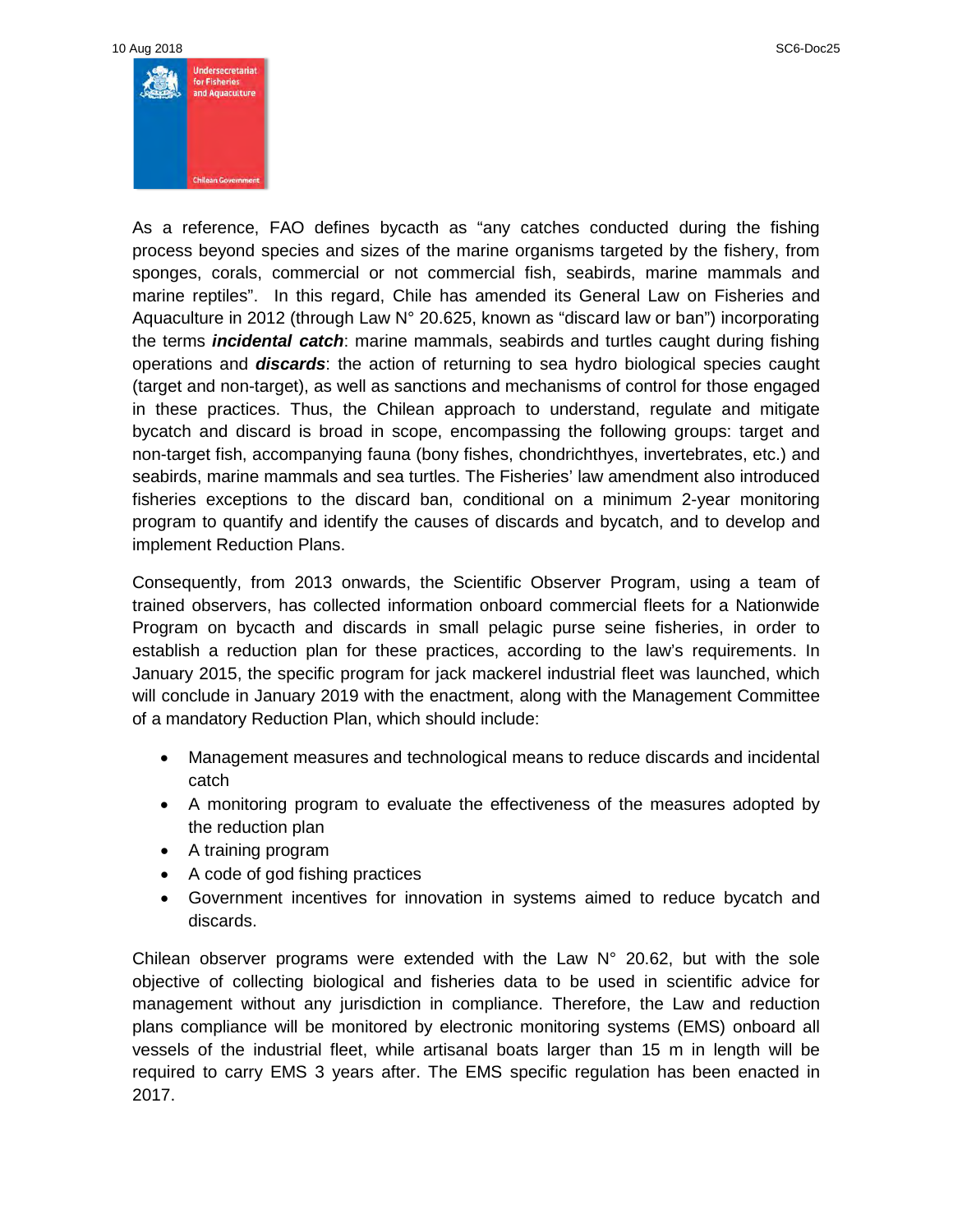10 Aug 2018 SC6-Doc25



**Table VI.** Catch and mortality of incidental catch in the jack mackerel industrial fleet. Source: data collected by observers onboard from 863 sets monitored between January 2015- December 2017

| Common name                 | Scientific name            | <b>N°Caught</b> | N° Killed    | % Mortality | Incidental<br><b>Capture Rate</b> | Incidental<br><b>Mortality Rate</b> |
|-----------------------------|----------------------------|-----------------|--------------|-------------|-----------------------------------|-------------------------------------|
| Southern sea lion           | Otaria flavescens          | 1484            | 11           | 0,7         | 1,7                               | 0,01                                |
| Dominican gull              | Larus dominicanus          | 242             | 1            | 0,4         | 0,3                               | 0,001                               |
| Black-browed albatross      | Thalassarche melanophris   | 214             | $\Omega$     | $\Omega$    | 0,2                               | 0                                   |
| Peruvian Pelican            | Pelecanus thagus           | 105             | 3            | 2,9         | 0,1                               | 0,003                               |
| Unidentified small Albatros | Thalassarche sp.           | 61              | $\Omega$     | $\Omega$    | 0,07                              | <sup>0</sup>                        |
| Black shearwater            | Ardenna grisea             | 46              | $\mathbf{1}$ | 2,2         | 0,05                              | 0,001                               |
| Gray-headed Albatross       | Thalassarche chrysostoma   | 36              | $\Omega$     | $\Omega$    | 0,04                              | 0                                   |
| Sea swallow                 | Oceanites oceanicus        | 18              | 1            | 5,6         | 0,02                              | 0,001                               |
| Pink-footed Shearwater      | Ardenna creatopus          | 14              | 14           | 100         | 0,02                              | 0,02                                |
| Pingüino de Humboldt        | Spheniscus humboldti       | 13              | $\mathbf{1}$ | 7,7         | 0.02                              | 0.001                               |
| Spotted Petrel              | Daption capense            | 8               | $\Omega$     | $\Omega$    | 0.009                             | 0                                   |
| Large black sherawater      | Procellaria aequinoctialis | 7               | $\Omega$     | $\Omega$    | 0,008                             | 0                                   |
| Leatherback sea turtle      | Dermochelys coriacea       | $\mathbf{1}$    | $\Omega$     | $\Omega$    | 0,001                             | $\Omega$                            |
| Unidentified swallow        | Hydrobatidae               | $\mathbf{1}$    | 1            | 100         | 0,001                             | 0,001                               |
| Wandering albatross         | Diomedea exulans           | 1               | $\Omega$     | 0           | 0,001                             | 0                                   |

**% Mortality**: Number of dead animals/Number of caught animals; **Incidental Capture Rate**: Number of dead animals/Number of sets observed; **Incidental Mortality Rate**: Number of dead animals/ Number of sets observed

In the jack mackerel fishery, the incidental catch mainly affected marine mammals (66%) followed by offshore (18%) and coastal seabirds (16%). The only species of marine mammal affected was the southern sea lion, while the main species of seabird caught were the Dominican gull and the black-browed albatross, that together accounted for 59.5% of seabirds accidentally caught. In spite of the numbers encountered, the mortality was significantly low (most specimens are released alive) except for Pink-footed shearwater were mortalities were 100% (**Table VI**).

It should be also noted that as part of an ecosystem approach to the fishery, as of 2014, knowledge and application of Annex V of the Marpol International Convention 73/78 onboard the artisanal and industrial fleets, through the information collected for each trip using specific forms have been assessed.

In the case of vulnerable marine ecosystems (VME), there are no information recorded regarding interactions with the Jack mackerel purse seine fishery in the EEZ and in the high seas.

As of January 2019, this fishery is mandated to implement a Reduction Plan aimed at mitigating discards and catch of seabirds, marine mammals and sea turtles whose compliance will be monitored by EMS.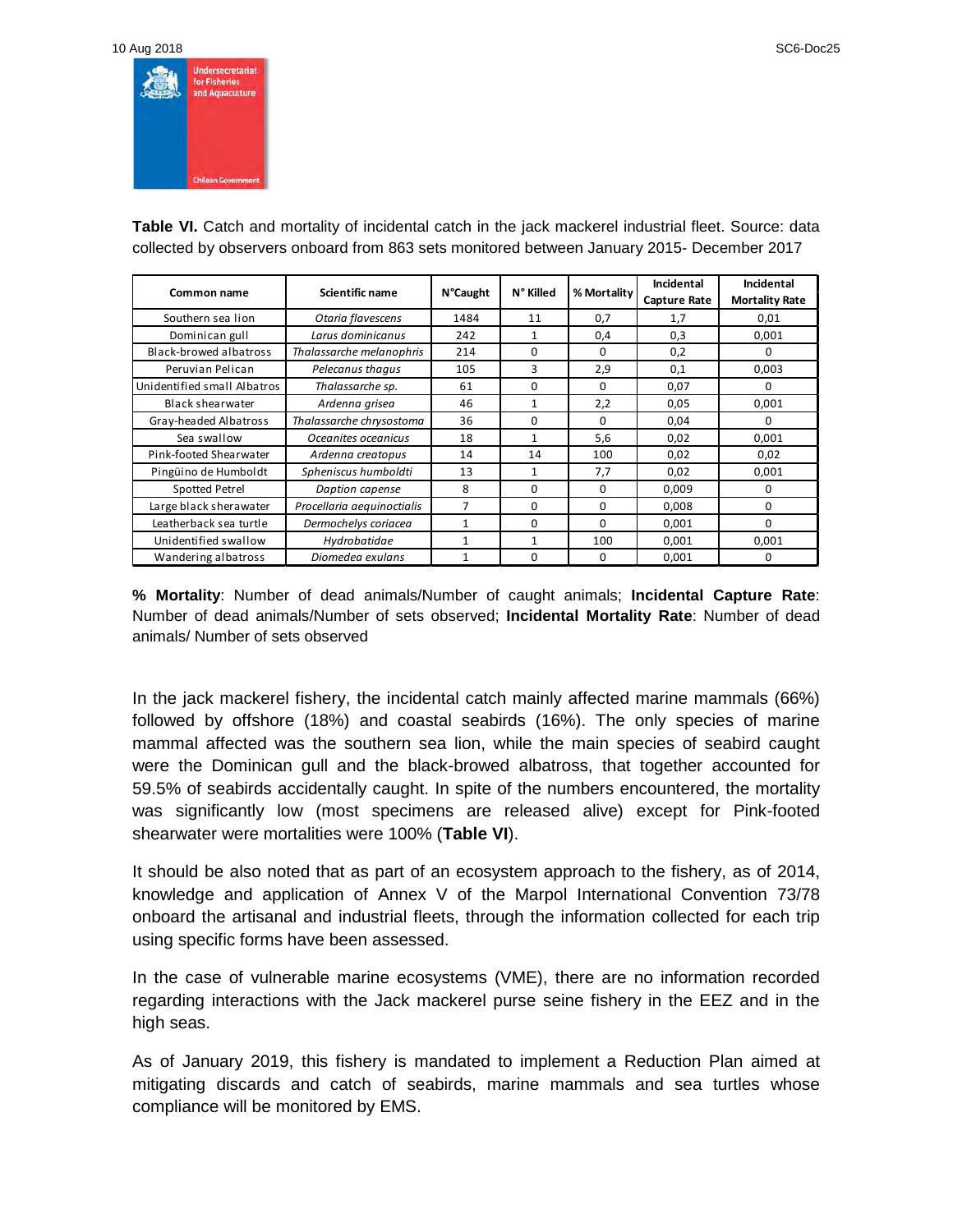

#### **Observer Implementation Reports**

#### **a) AT-SEA AND PORT SAMPLING PROGRAM**

In order to evaluate sampling coverage within the SPRFMO Area, only fishing trips targeting jack mackerel were considered for this report (i.e. more than 50% of the total catch per fishing trip). This also included fisheries observers onboard and/or at-port sampling coverage.

Since the jack mackerel fishery pattern has been nearer to the coast over the last years, fleet operations within the SPRFMO Area with onboard observers due to low frequent and unpredictable fishing trips in such area have been difficult to cover. Those fishing trips are not planned in advance either as to ensure the presence of an observer. In spite of the restrictions, out of the 4 fishing trips operating jack mackerel within the SPRFMO Area (2017), 2 trips were covered by scientific observers onboard, corresponding to a 50% of the total, with a total combined sampling coverage of 28.6%. (**Table VII**).

Within the Chilean EEZ, onboard sampling coverage conducted by observers was 13.1%, and at-port sampling coverage was 15.4%, with a total combined sampling coverage of 28.5%.

**Table VII**. Sampling coverage by observers at port and observers onboard in the Chilean jack mackerel fishery 2017.

|                    | <b>At-Port</b> | <b>On Board</b> | TOTAL' |
|--------------------|----------------|-----------------|--------|
| <b>Chilean EEZ</b> | 15,            | 13, 1           | 28,51  |
| <b>SPRFMO</b> area |                | 50,0            | 50,0   |
| <b>TOTAL</b>       |                | 13,             |        |